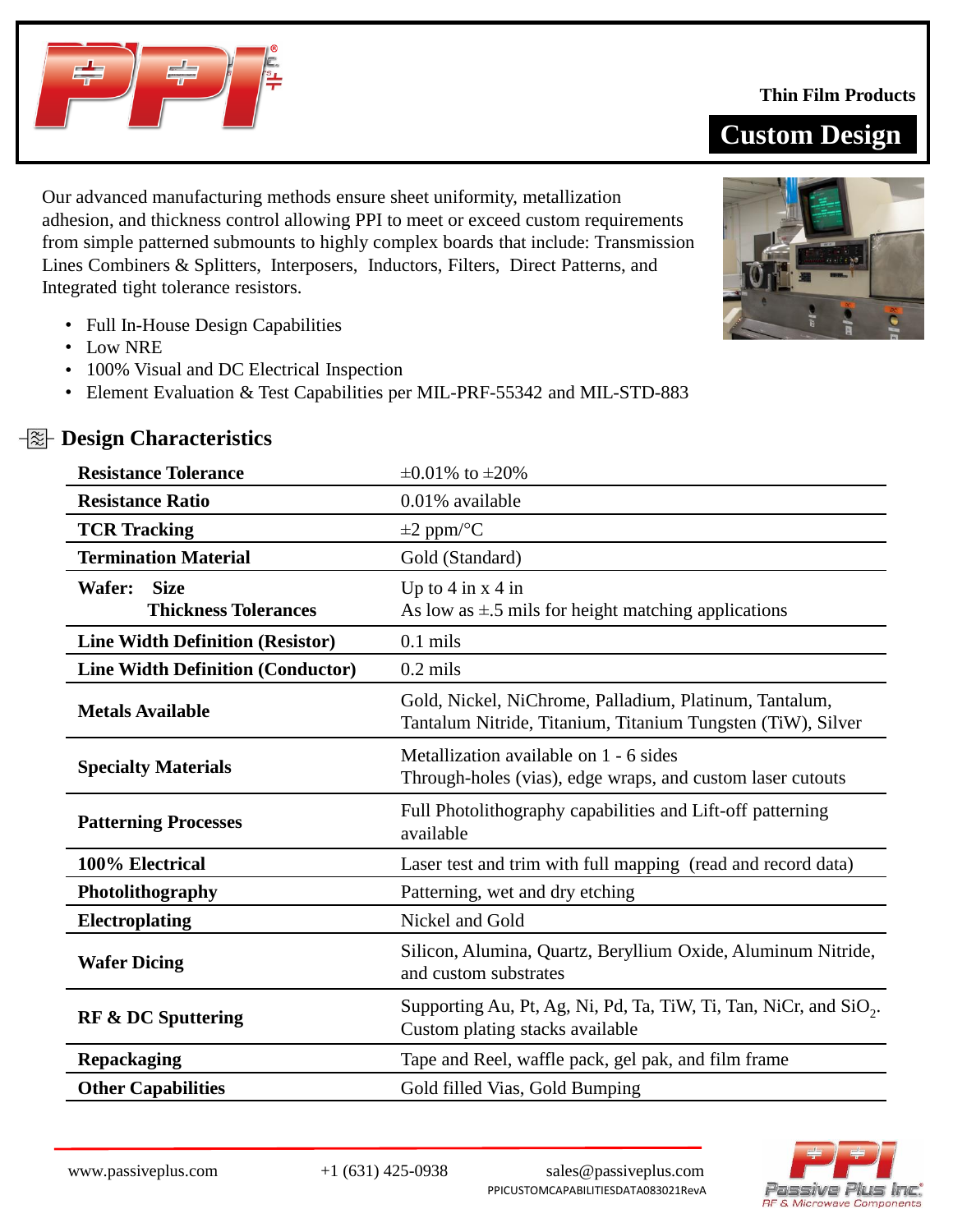### **Thin Film Products**

# **Custom Design**



# **Resistive Material Characteristics**

| Code | <b>Resistive Material</b> | <b>Sheet Resistivity</b>      | <b>Passivation</b>                                                                                                | <b>Standard TCR Optional TCR</b> |                 |
|------|---------------------------|-------------------------------|-------------------------------------------------------------------------------------------------------------------|----------------------------------|-----------------|
| т    | Tantalum Nitride          |                               | 5 $\Omega$ /sq - 300 $\Omega$ /sq Ta <sub>2</sub> O <sub>5</sub> (self-Passivating) $\pm$ 150 ppm/ <sup>o</sup> C |                                  | $\pm$ 50 ppm/°C |
| N    | <b>NiChrome</b>           | $5 \Omega/sq - 250 \Omega/sq$ | SiO <sub>2</sub>                                                                                                  | $\pm$ 25 ppm/°C                  | $\pm$ 5 ppm/°C  |

## **Standard Substrate Characteristics**

| Code | <b>Substrate Material</b> | <b>Available Thickness</b><br>(standard) | <b>Dielectric Constant</b><br>$(\textcircled{a}$ 1MHz) | <b>Thermal Conductivity</b><br>$(W \times m^{-1} \times K^{-1})$ |
|------|---------------------------|------------------------------------------|--------------------------------------------------------|------------------------------------------------------------------|
| 20   | Quartz                    | $0.005$ in $-0.010$ in                   | 3.8                                                    | 1.38                                                             |
| 22   | Silicon                   | $0.005$ in $-0.010$ in                   | $N/A$ (SiO <sub>2</sub> K = 3.8)                       | 149 (SiO <sub>2</sub> 1.38)                                      |
| 25   | Beryllium Oxide (BeO)     | $0.005$ in $-0.025$ in                   | 6.6                                                    | 285                                                              |
| 28   | Aluminum Nitride<br>(AIN) | $0.005$ in $-0.025$ in                   | 8.7                                                    | 170                                                              |
| 35   | Alumina $(Al_2O_3)$       | $0.005$ in $-0.025$ in                   | 9.8                                                    | 26.9                                                             |

#### **Testing**  $\frac{1}{2}$

| <b>Testing Performed</b>              | <b>Specification / Standard</b> |  |
|---------------------------------------|---------------------------------|--|
| Visual Inspection                     | <b>MIL-PRF-55342</b>            |  |
|                                       | MIL-STD-883                     |  |
| Mechanical Inspection                 | MIL-PRF-55342                   |  |
| DC Resistance                         | MIL-PRF-55342                   |  |
|                                       | MIL-STD-202                     |  |
| <b>High Temperature Exposure</b>      | <b>MIL-PRF-55342</b>            |  |
| <b>Thermal Shock</b>                  | <b>MIL-PRF-55342</b>            |  |
|                                       | MIL-STD-202                     |  |
| <b>Resistance to Bonding Exposure</b> | <b>MIL-PRF-55342</b>            |  |
| Wire Bonding Integrity                | <b>MIL-PRF-55342</b>            |  |
| Life Test                             | <b>MIL-PRF-55342</b>            |  |
|                                       | MIL-STD-202                     |  |



www.passiveplus.com +1 (631) 425-0938 sales@passiveplus.com PPICUSTOMCAPABILITIESDATA083021RevA